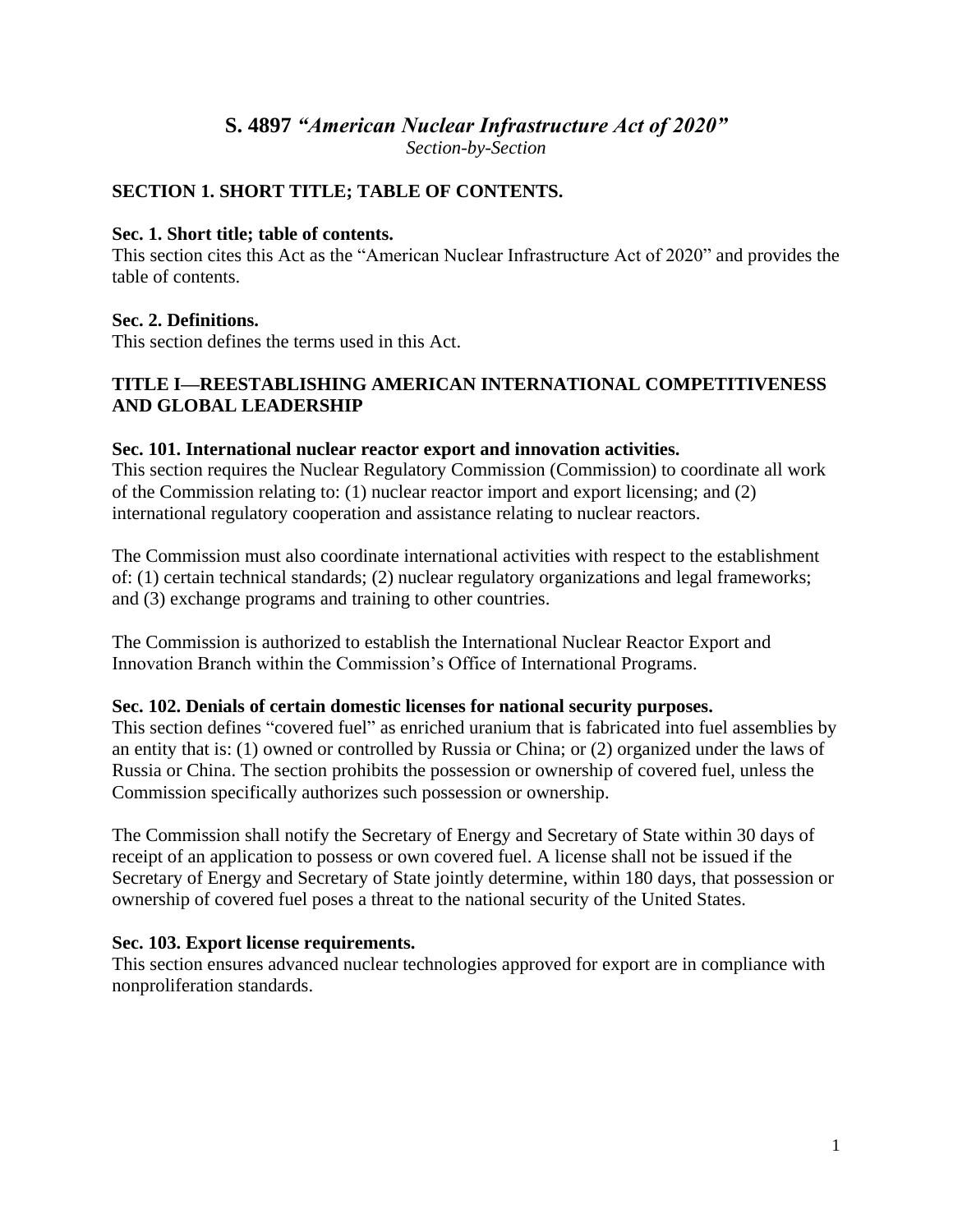## **TITLE II—EXPANDING NUCLEAR ENERGY THROUGH ADVANCED NUCLEAR TECHNOLOGIES**

## **Sec. 201. Advanced nuclear reactor prizes.**

This section authorizes the Secretary of Energy to award a prize in an amount equal to the regulatory fees assessed by the Commission for activities related to the first operating permit for an advanced nuclear reactor issued to a non-Federal entity.

The Secretary is authorized to make additional awards for the first advanced reactors that: (1) use isotopes derived from spent nuclear fuel as fuel for the reactor; or (2) operate flexibly to generate electricity or high temperature process heat for nonelectric applications.

## **Sec. 202. Report on unique licensing considerations relating to the use of nuclear energy for nonelectric applications.**

This section directs the Commission to submit a report to Congress, not later than one year after the date of enactment, identifying unique licensing issues or requirements related to the: (1) flexible operation of nuclear reactors; (2) use of nuclear reactors for nonelectric applications; and (3) colocation of nuclear reactors with industrial plants or other facilities.

Nonelectric applications include hydrogen or other liquid and gaseous fuel or chemical production; water desalination and wastewater treatment; heat for industrial processes; district heating; energy storage; industrial or medical isotope production; and other applications as identified by the Commission.

### **Sec. 203. Enabling preparations for the demonstration of advanced nuclear reactors on Department sites.**

This section excludes funding to support pre-application proceedings (or the review of an early site permit) associated with advanced nuclear reactor demonstrations that will be located on Department of Energy (Department) sites from the Commission's fee recovery requirements.

# **TITLE III—PRESERVING EXISTING NUCLEAR ENERGY GENERATION**

## **Sec. 301. Nuclear reactor incentives.**

This section directs the Administrator of the Environmental Protection Agency (Administrator) to: (1) establish a carbon emissions avoidance program to evaluate nuclear reactors projected to cease operations due to economic factors; and (2) award financial credits to certified nuclear reactors.

To certify a nuclear reactor, the Administrator must confirm that: (1) the reactor has a good safety record as determined by the Commission's Reactor Oversight Process; (2) determine that the reactor is projected to cease operations due to economic factors; and (3) determine that carbon emissions would increase if the reactor ceased operations and was replaced with other generation.

Certified nuclear reactors shall submit to the Administrator sealed bids that describe the price required to sustain operations and a commitment to provide a specific amount of electricity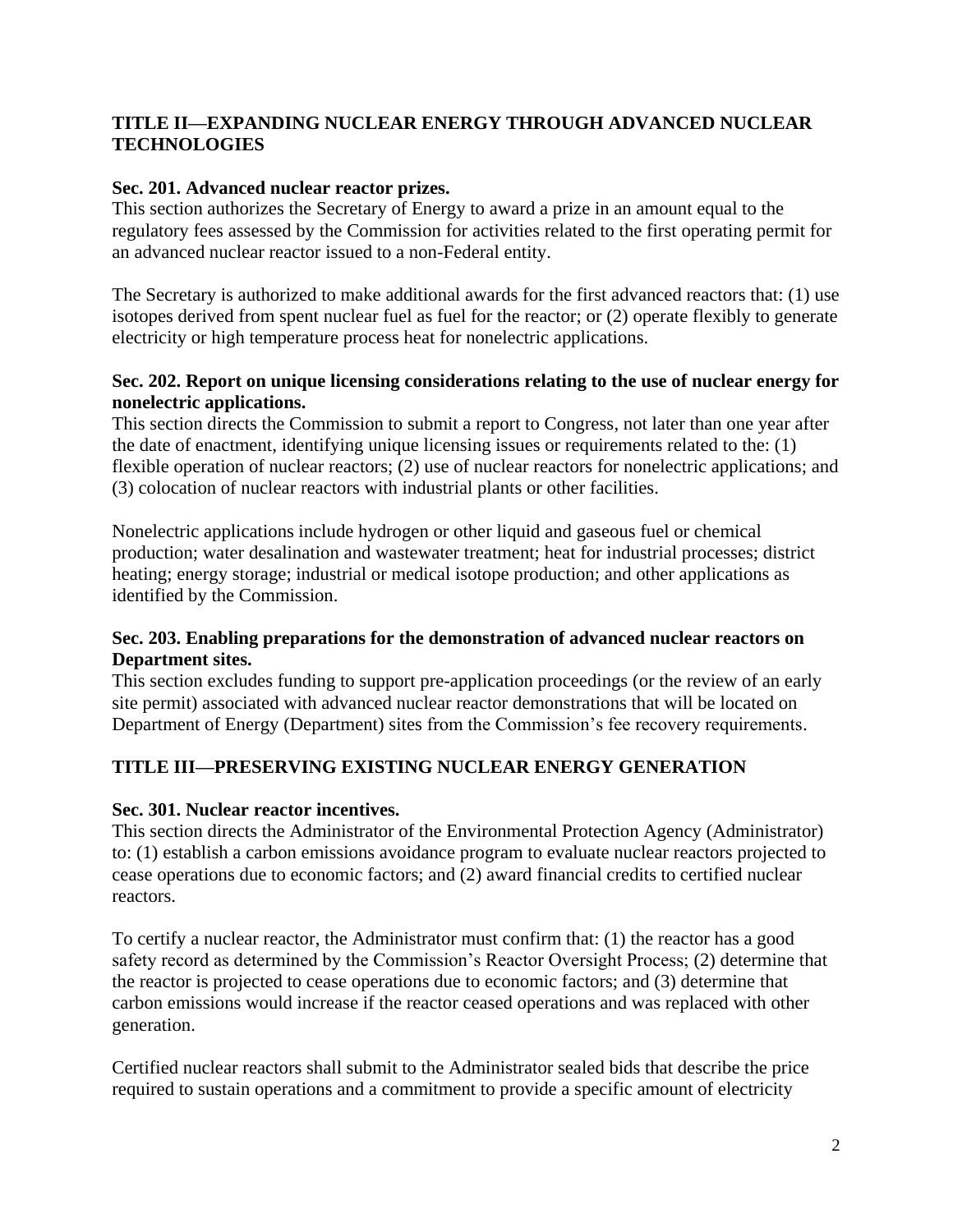generation. The Administrator shall establish a process for evaluating bids and selecting reactors to receive credits on a dollar per megawatt-hour basis over a four-year period. The amount of the credit is based on a certified facility's operating loss. A certified reactor may apply for a renewal for a subsequent four-year period in accordance with the application requirements.

The Administrator may not allocate credits after September 30, 2026.

This section also directs the Comptroller General of the United States to submit a report to Congress evaluating the effectiveness of the program with respect to avoiding carbon emissions while maintaining the reliability of the electric grid, the amount of ratepayer savings, and recommendations to renew or expand the credits.

The section authorizes the appropriation of such sums as necessary to carry out this section from fiscal year 2021 through 2026.

### **Sec. 302. Report on lessons learned during the COVID–19 public health emergency.**

This section directs the Commission to submit a report to Congress, not later than 180 days after the date of enactment, which identifies processes, procedures, and other regulatory policies that were revised or suspended during the public health emergency. The report must also review if these actions compromised the ability of the Commission to fulfill its mission.

### **Sec. 303. Investment by allies.**

This section allows certain foreign entities to receive a license described in section 103(d) or 104(d) of the Atomic Energy Act of 1954 (Public Law 83-703) (AEA) for a nuclear utilization facility if the Commission determines that issuing such license is not inimical to the common defense and security or the health and safety of the public. This section applies to an entity that is owned, controlled, or dominated by the government of a country that is a member of the Group of Seven as of November 25, 2020 (i.e., Canada, France, Germany, Italy, Japan, United Kingdom, and the United States) or the Republic of Korea; a corporation that is incorporated in those countries; or an alien who is a national of those countries.

## **TITLE IV—REVITALIZING AMERICA'S NUCLEAR SUPPLY CHAIN INFRASTRUCTURE**

#### **Sec. 401. Advanced nuclear fuel licensing.**

This section directs the Commission to enter into a memorandum of understanding (MOU) with the Department relating to the development of advanced nuclear fuels referred to as high-assay, low-enriched uranium (HALEU). The MOU shall require the Department and Commission to ensure that the Department has sufficient technical expertise to support the development of innovative advanced nuclear fuels and ensure the Commission has sufficient technical expertise to support the evaluation of advanced nuclear fuels. The MOU must also identify methods to improve the use of computers and software codes to model the behavior of advanced nuclear fuels. The MOU shall ensure the Department maintains facilities to enable deployment of innovative advanced nuclear fuels and ensure the Commission has access to such facilities.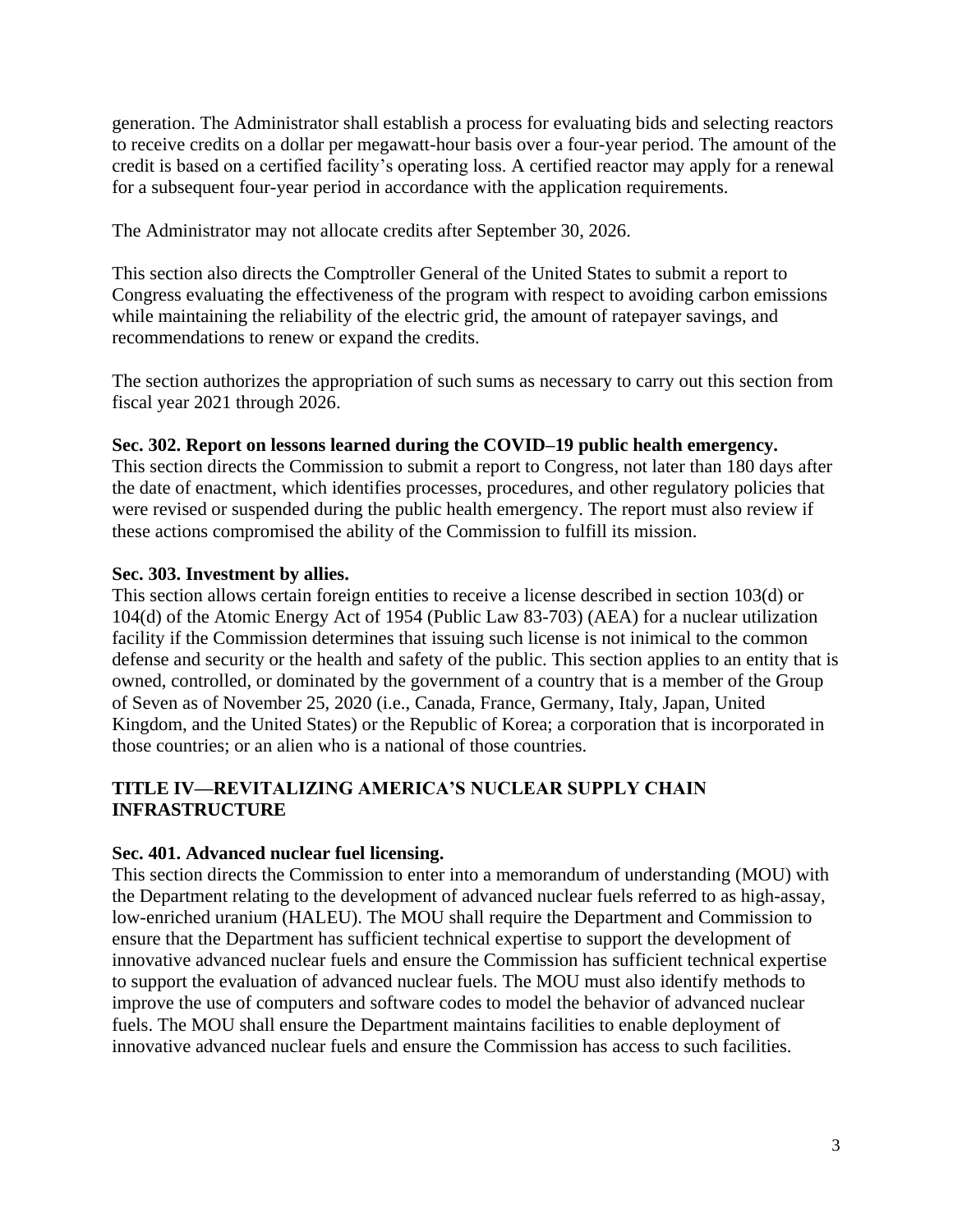This section also directs the Commission to submit a report to Congress, not later than 180 days after the date of enactment, identifying data needed to support the licensing of fuel facilities that can produce HALEU and associated HALEU transportation packages. The report must also identify necessary regulatory updates to support the licensing and certification of such facilities and to address nuclear nonproliferation considerations.

### **Sec. 402. National strategic uranium reserve.**

This section directs the Secretary of Energy to establish, subject to the availability of appropriations, a program to operate a uranium reserve. The uranium reserve is established and operated using the authority granted to the Secretary by sections 53, 63, and 161g. of the Atomic Energy Act of 1954.

The purpose of the uranium reserve is to provide assurance of the availability of uranium recovered in the United States in the event of a market disruption and support strategic fuel cycle capabilities in the United States.

Uranium acquired through this program must be recovered: (1) at a facility that is licensed by the Commission or an Agreement State; (2) is not located on Tribal land; and (3) is not subject to an escalated enforcement action taken in response to a regulatory violation within the one-year period prior to the Secretary acquiring such uranium. The Secretary shall also exclude uranium that is recovered in the United States by an entity that is owned, controlled or organized under the laws of Russia or China, from the uranium reserve.

The Secretary must issue a Request for Information not later than 90 days after enactment of this Act to evaluate options for: (1) the operation and management of the reserve; (2) contractual mechanisms to acquire the uranium; and (3) the quantities, form, transportation, and storage of the reserve. The Secretary shall include a request for amounts for the Uranium Reserve in the Department's budget justification or an explanation why amounts are not requested.

### **Sec. 403. Report on advanced methods of manufacturing and construction for nuclear energy applications.**

This section directs the Commission to submit a report to Congress, not later than 180 days after the date of enactment, on licensing and safety issues for innovative nuclear energy applications related to manufacturing and construction.

## **TITLE V—MISCELLANEOUS**

## **Sec. 501. Nuclear energy workforce development.**

This section reauthorizes the Integrated University Program through 2030. It also establishes a new traineeship subprogram to provide focused training to meet critical mission needs of the Commission and nuclear workforce needs relating to nuclear safety and tradecraft.

### **Sec. 502. Annual report on the spent nuclear fuel and high-level radioactive waste inventory in the United States.**

This section directs the Secretary of Energy to annually submit a report to Congress that describes the annual and cumulative payments made by the United States to the holder of a